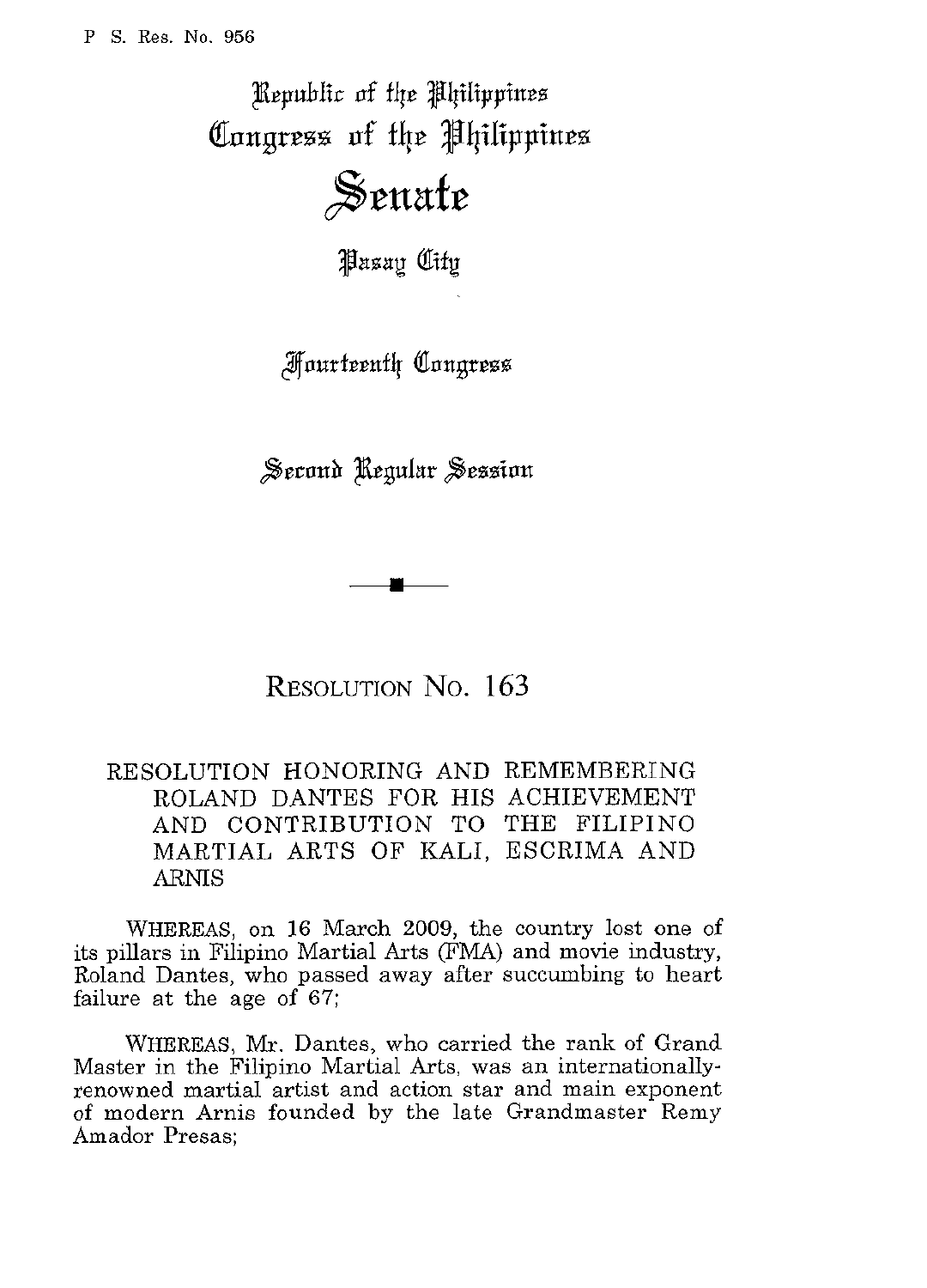WHEREAS, Mr. Dantes, who trained under the tutelage of the late Presas, founded the Philippine Council of Kali, Escrima and Arnis Masters to propagate the Filipino Martial Arts;

WHEREAS, Mr. Dantes held the distinction of starring in the first full-length movie about Arnis entitled, *Arnis: The Sticks of Death,* which was released in 1984;

WHEREAS, **Mr.** Dantes was also a world-class bodybuilder who won the title of Mr. Philippines five times from 1969 to 1980 making him a Hall of Famer in the Mr. Philippines bodybuilding tilt and represented the country in the Mr. Universe and Mr. World international competitions;

WHEREAS, for advocating the inclusion of Arnis in the high school physical education curriculum and as a regular competition sport in the Southeast Asian Games, some sports columnists in the Philippines dubbed Mr. Dantes as the *Ambassador for* **Amis;** 

WHEREAS, prior to his death, Mr. Dantes, who was based in Australia teaching the Filipino Martial Arts there and in other countries, was preparing a video and book version of the Filipino martial arts to be published in Australia;

WHEREAS, at the time of his death, Mr. Dantes was busy organizing Arnis workshops all over the country and vowed to reinvigorate the Filipino Martial Arts in the Philippines: Now, therefore, be it

*Resolved, as* it is *hereby resolved,* That the Senate of the Philippines honor and remember Roland Dantes for his achievement and contribution to the Filipino Martial Arts of Kali, Escrima and Amis.

*Resolved, further,* That a copy of this Resolution be given to the family of the late Mr. Dantes.

Adopted,

President of the Senate